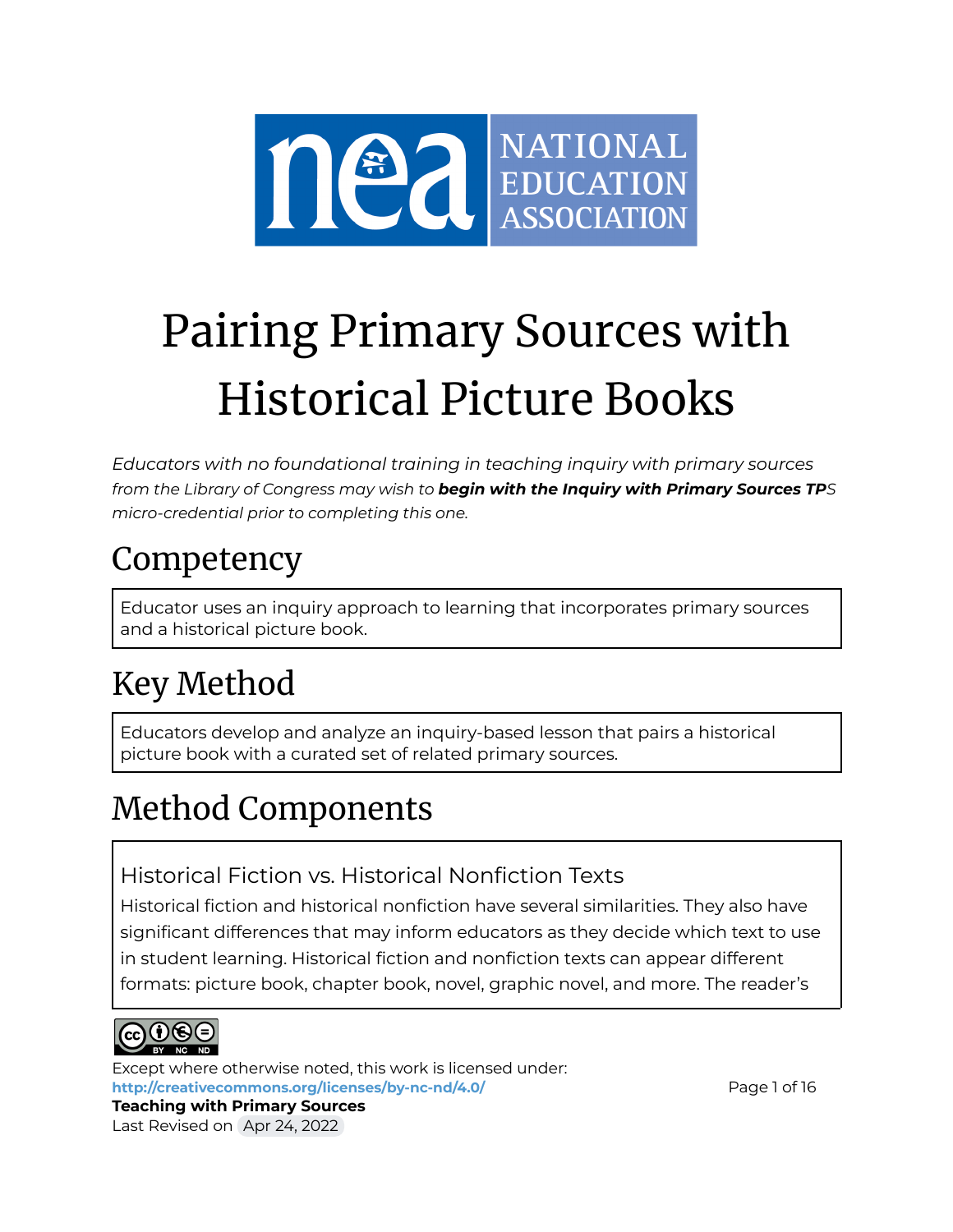age, reading ability, preferred reading format, and the time available to interact with the text are some factors to consider in making a decision about text format.

Common to both historical fiction and nonfiction text is a setting that takes place in a recognizable past. Books may have a central historical event that they are connected to or may be set in a general time period. Text structure may be similar or different. Historical fiction is typically told in a narrative text structure. Historical nonfiction text may also use a narrative text structure with a story arc, resolved conflict, and the main character(s) as a focus of the story. Nonfiction may also use an expository structure that can vary widely but will lack storytelling elements found in a narrative structure. Historical fiction picture books contain illustrations. Historically-based nonfiction picture books often contain illustrations but may have photographs. Most importantly, while historical fiction and nonfiction may contain recognizable historical figures and events, historical fiction also contains characters, actions, or dialogue that are fictionalized.

Deciding whether to incorporate historical fiction or nonfiction into learning may be determined by multiple factors, including

- The ability to fabricate a compelling story based on a historical event or time period may make historical fiction appealing and engaging to student readers
- Historical fiction may encourage emotional engagement to a historical event
- Historical fiction may be used to incorporate language arts and history learning objectives into one lesson
- While historical nonfiction can have a perspective, it also contains facts and does not fabricate information
- If studying a historical figure, an educator may choose historical nonfiction to learn more about them
- Narrative nonfiction can be engaging, emotionally charged, and factually accurate



Except where otherwise noted, this work is licensed under: **<http://creativecommons.org/licenses/by-nc-nd/4.0/>** Page 2 of 16 **Teaching with Primary Sources**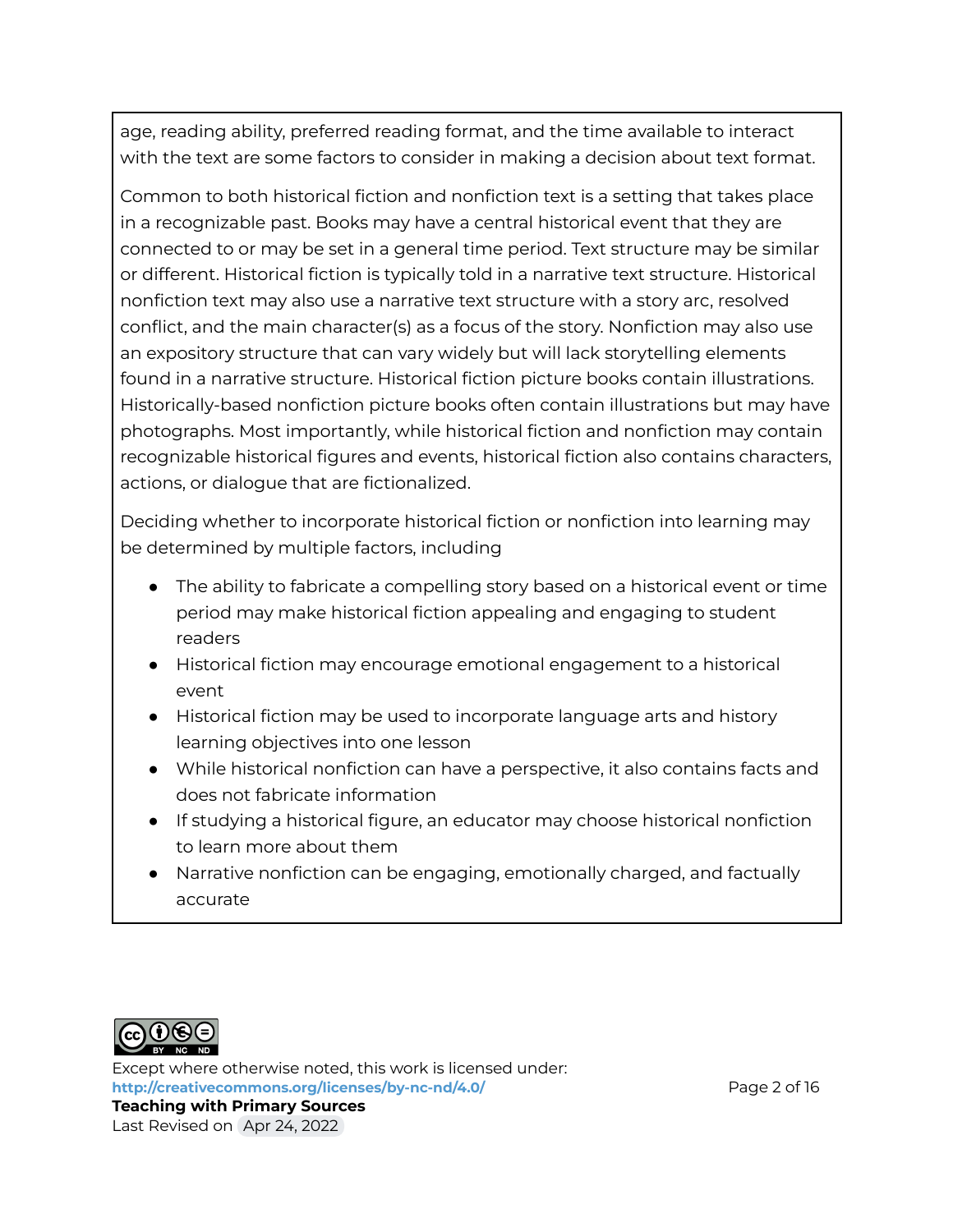#### Pairing Primary Sources with Historical Picture Books

The Library of Congress defines primary sources as "the raw materials of history original documents and objects that were created at the time under study. They are different from secondary sources, accounts that retell, analyze, or interpret events, usually at a distance of time or place."

How students understand a story is partially dependent on their ability to understand and picture the moment. Compelling primary sources further help students contextualize elements of a story to better understand and relate to it. On the flip side, historical fiction and nonfiction picture books can increase students' understanding of related primary sources. The story within a primary source can humanize a topic that may feel more distant when students interact with an artifact from long ago. How students understand a moment in time can then be enhanced by clarifying where that moment fits into a bigger event. When paired together, primary sources and historical picture books provide learners opportunities to explore and create meaning around small moments in time and bigger events.

As students mature in their ability to interact with historical picture books and primary sources, other benefits may come from combining the two in a learning experience. Instead of connecting readers directly to the story, historical elements can connect them to the author or the time period depicted in the story.

#### Interacting with Primary Sources

Interacting with a primary source is as important as intentionally reading literature. Teaching students specific analysis strategies and modeling them in the classroom can help assist students to develop the habits of historical thinking when working with these types of sources.

**Teacher Framing the Primary Source:** Students benefit when they know the reason for analyzing a primary source. That purpose may be connected to a portion of a related historical picture book. This framework does not provide an exact path



Except where otherwise noted, this work is licensed under: **<http://creativecommons.org/licenses/by-nc-nd/4.0/>** Page 3 of 16 **Teaching with Primary Sources** Last Revised on Apr 24, 2022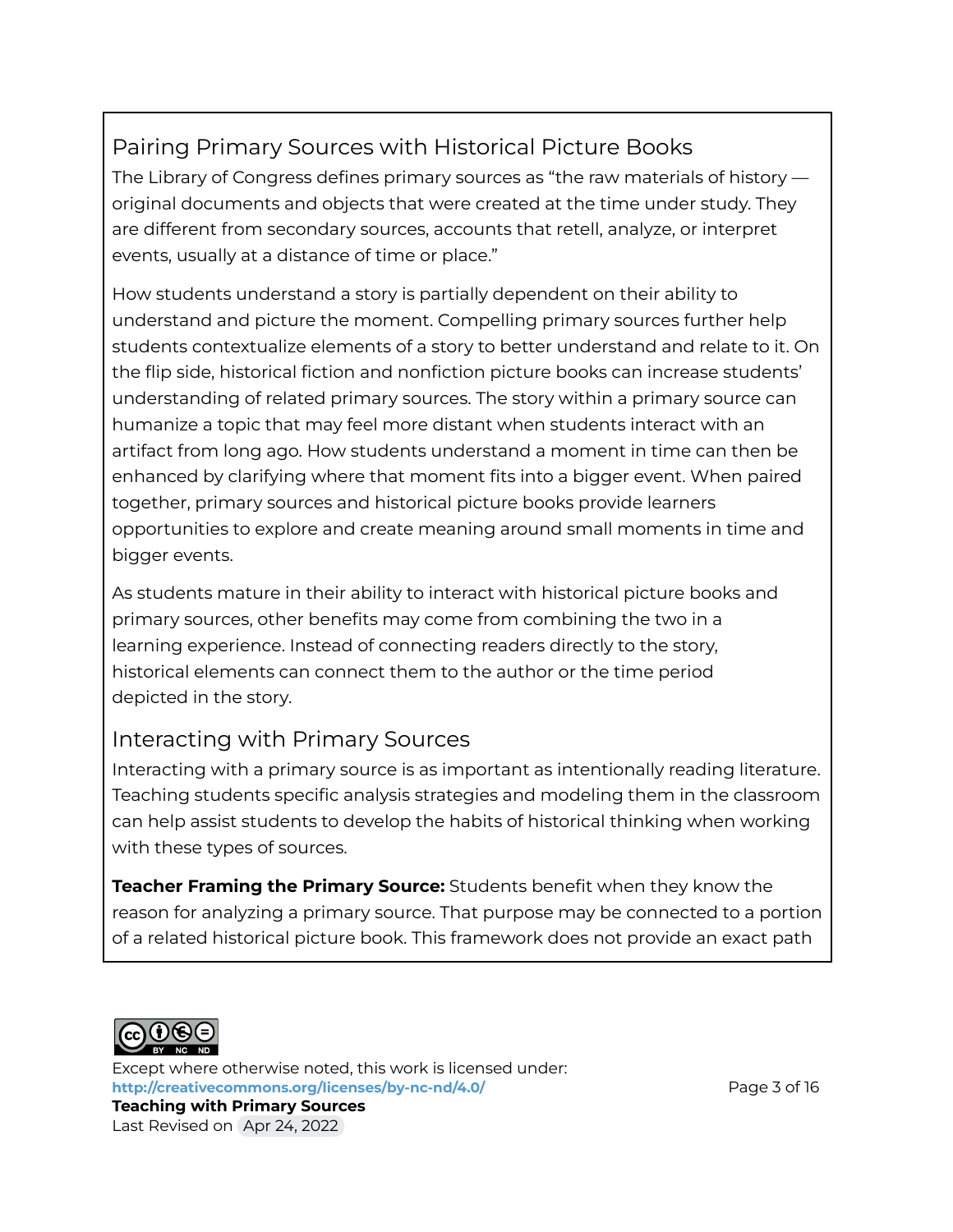with correct or incorrect responses, but it does direct and give purpose to students' analysis.

**Students Work within the Framework to Analyze a Source:** Students' work is guided by the teacher framework. The purpose, along with an analysis strategy, determines how students will interact with the source. Structuring collaboration by running a whole-class primary source analysis or, for students who are more familiar with an analysis method, inviting pairs or small groups to analyze a source, will help all students during their analysis. Reminding students of what they learned from previous instruction will also help them through the analysis process.

**Student Understanding is Connected to Other Learning:** Students may take away both new understanding and questions from a primary source analysis. Exposing students to other learning gives them an opportunity to connect it to new material and encourages them to explore questions. The story in a historical picture book or its back matter can be a resource for these connections.

Pairing children's literature with primary sources has multiple entry points, heightens student engagement, and helps students construct meaning around the story and source. Most importantly, the dual focus on traditional literacy and historical literacy centers around students engaging with a text and related historical sources to build a connection between the two.

### Supporting Rationale and Research

#### Picture Books

Giorgis, Cyndi. The Power of Reading Picture Books Aloud to Secondary Students, The Clearing House Vol. 73, No. 1, Sep. - Oct. 1999, pp. 51-53. <https://www.jstor.org/stable/30189494>

Murphy, Patricia. Using Picture Books to Engage Middle School Students, *Middle School Journal,* March 2009, pp. 20-24.



Except where otherwise noted, this work is licensed under: **<http://creativecommons.org/licenses/by-nc-nd/4.0/>** Page 4 of 16 **Teaching with Primary Sources**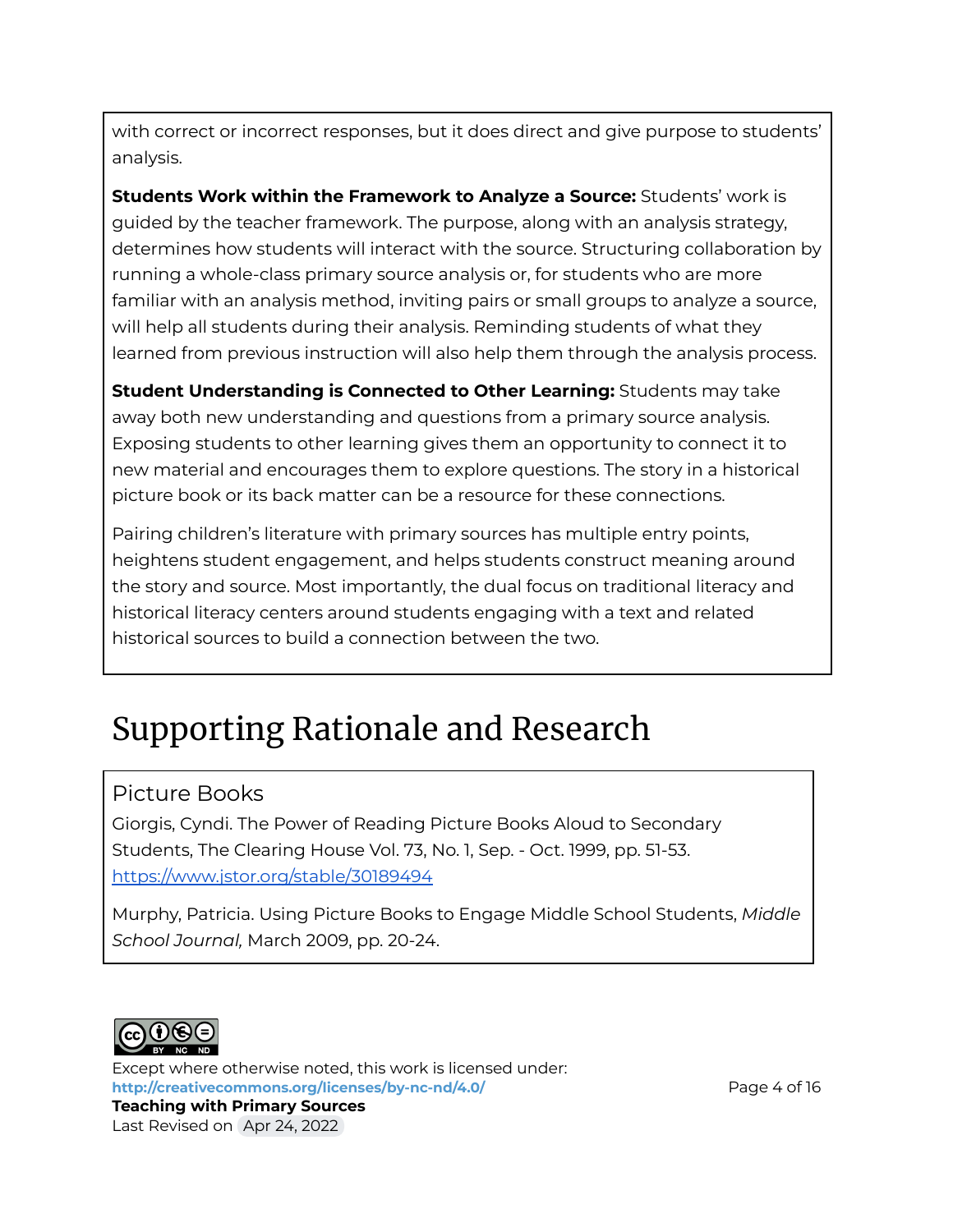[https://writebrainbooks.com/pdfs/Using-Picture-Books-to-Engage-Middle-School](https://writebrainbooks.com/pdfs/Using-Picture-Books-to-Engage-Middle-School-Students.pdf) [-Students.pdf](https://writebrainbooks.com/pdfs/Using-Picture-Books-to-Engage-Middle-School-Students.pdf)

Roche, Mary. *Developing Children's Critical Thinking through Picturebooks, A Guide for Primary and Early Years Students and Teachers,* Taylor & Francis 2014. Google Books preview:

[https://www.google.com/books/edition/\\_](https://www.google.com/books/edition/_/ORgWBAAAQBAJ?hl=en&gbpv=1) /ORgWBAAAQBAJ?hl=en&gbpv=1

Stewart, Melissa. *5 Kinds of Nonfiction, Enriching Reading and Writing Instruction with Children's Books*, Stenhouse Publishers, 2021. Publisher's preview: <https://www.stenhouse.com/content/5-kinds-nonfiction>

Wadham, R.L., Garrett, A.P., & Garrett, E.N. Historical Fiction Picture Books: The Tensions Between Genre and Format, *Journal of Culture and Values in Education,* Vol. 2, Issue 2, pp. 57-72, 2019. [https://www.learntechlib.org/p/210581/article\\_210581.pdf](https://www.learntechlib.org/p/210581/article_210581.pdf)

Youngs, Suzette and Serafini, Frank. Comprehension Strategies for Reading Historical Fiction Picturebooks, *The Reading Teacher,* Vol. 65, Issue 2, pp. 115–124, International Reading Association 2011.

[https://uw-w.com/wp-content/uploads/2013/05/RT-Youngs-Comprehension-Strat](https://uw-w.com/wp-content/uploads/2013/05/RT-Youngs-Comprehension-Strategies.pdf) [egies.pdf](https://uw-w.com/wp-content/uploads/2013/05/RT-Youngs-Comprehension-Strategies.pdf)

Primary Sources

[https://www.loc.gov/static/programs/teachers/about-this-program/teaching-with](https://www.loc.gov/static/programs/teachers/about-this-program/teaching-with-primary-sources-partner-program/documents/elementary.pdf)[primary-sources-partner-program/documents/elementary.pdf](https://www.loc.gov/static/programs/teachers/about-this-program/teaching-with-primary-sources-partner-program/documents/elementary.pdf)

Elementary Learners, *Teaching with Primary Sources Quarterly* Vol. 3, No. 4, Fall 2010.

[https://www.loc.gov/static/programs/teachers/about-this-program/teaching-with](https://www.loc.gov/static/programs/teachers/about-this-program/teaching-with-primary-sources-partner-program/documents/elementary.pdf)[primary-sources-partner-program/documents/elementary.pdf](https://www.loc.gov/static/programs/teachers/about-this-program/teaching-with-primary-sources-partner-program/documents/elementary.pdf)

Berson, Ilene R. and Michael J. Developing Multiple Literacies of Young Learners with Digital Primary Sources*,* Chapter 4, Digital Social Studies. Google Books preview:

[https://books.google.com/books?id=feC2AgAAQBAJ&pg=PA45&dq=Developing+](https://books.google.com/books?id=feC2AgAAQBAJ&pg=PA45&dq=Developing+Multiple+Literacies+of+Young+Learners+with+Digital+Primary+Sources&hl=en&newbks=1&newbks_redir=1&sa=X&ved=2ahUKEwi9x8yR7MP1AhWEMH0KHSp6DloQuwV6BAgGEAY)



Except where otherwise noted, this work is licensed under: **<http://creativecommons.org/licenses/by-nc-nd/4.0/>** Page 5 of 16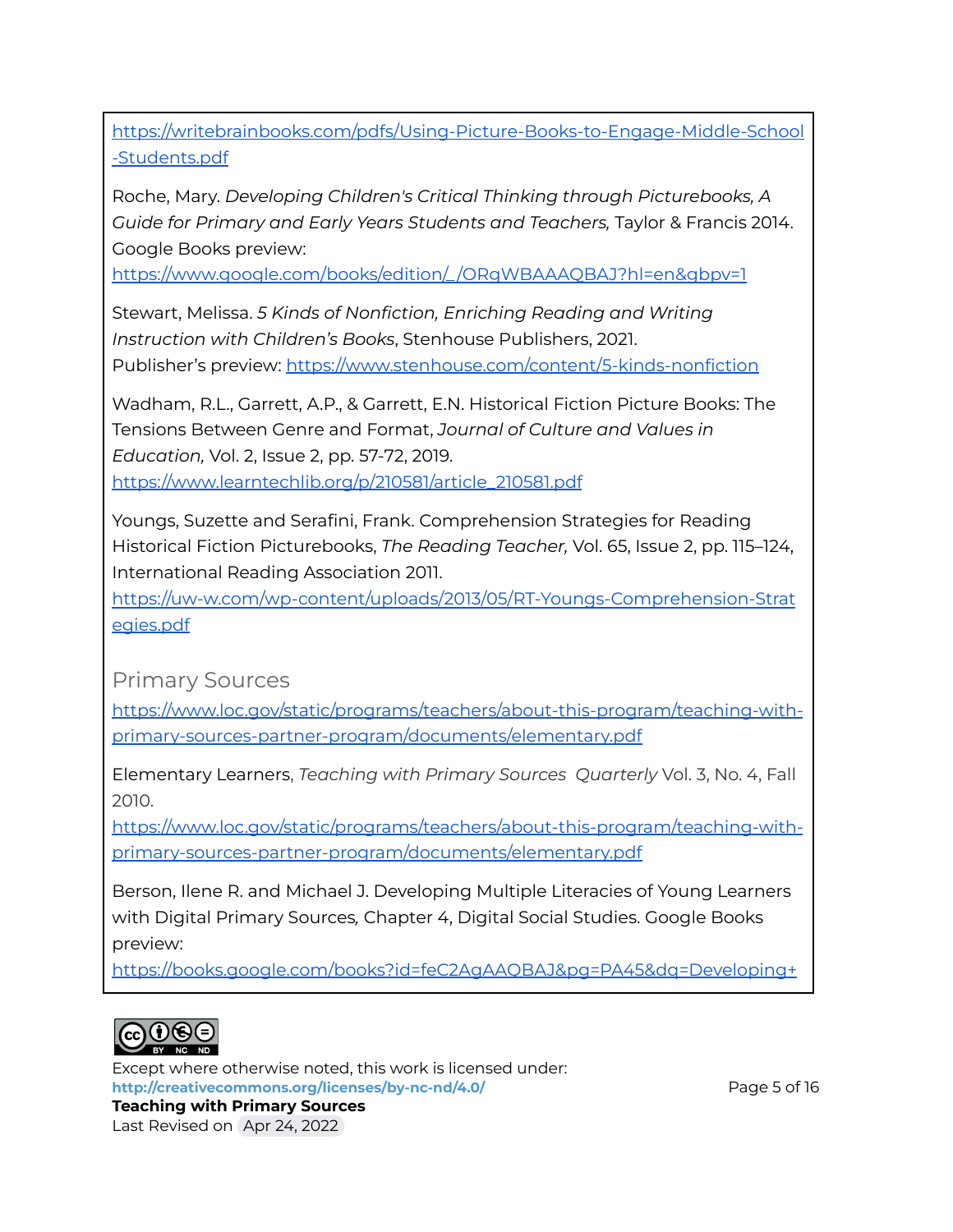[Multiple+Literacies+of+Young+Learners+with+Digital+Primary+Sources&hl=en&n](https://books.google.com/books?id=feC2AgAAQBAJ&pg=PA45&dq=Developing+Multiple+Literacies+of+Young+Learners+with+Digital+Primary+Sources&hl=en&newbks=1&newbks_redir=1&sa=X&ved=2ahUKEwi9x8yR7MP1AhWEMH0KHSp6DloQuwV6BAgGEAY) [ewbks=1&newbks\\_redir=1&sa=X&ved=2ahUKEwi9x8yR7MP1AhWEMH0KHSp6Dlo](https://books.google.com/books?id=feC2AgAAQBAJ&pg=PA45&dq=Developing+Multiple+Literacies+of+Young+Learners+with+Digital+Primary+Sources&hl=en&newbks=1&newbks_redir=1&sa=X&ved=2ahUKEwi9x8yR7MP1AhWEMH0KHSp6DloQuwV6BAgGEAY) [QuwV6BAgGEAY](https://books.google.com/books?id=feC2AgAAQBAJ&pg=PA45&dq=Developing+Multiple+Literacies+of+Young+Learners+with+Digital+Primary+Sources&hl=en&newbks=1&newbks_redir=1&sa=X&ved=2ahUKEwi9x8yR7MP1AhWEMH0KHSp6DloQuwV6BAgGEAY)

Bober, Tom. *Elementary Educator's Guide to Primary Sources: Strategies for Teaching,* ABC-CLIO 2018. Google Books preview:

[https://www.google.com/books/edition/Elementary\\_Educator\\_s\\_Guide\\_to\\_Primar](https://www.google.com/books/edition/Elementary_Educator_s_Guide_to_Primary_S/aWN5DwAAQBAJ?hl=en&gbpv=0) [y\\_S/aWN5DwAAQBAJ?hl=en&gbpv=0](https://www.google.com/books/edition/Elementary_Educator_s_Guide_to_Primary_S/aWN5DwAAQBAJ?hl=en&gbpv=0)

Stripling, Barbara K. *Teaching the Voices of History Through Primary Sources and Historical Fiction: A Case Study of Teacher and Librarian Roles*, School of Information Studies - Dissertations, Syracuse University, 2011. [https://surface.syr.edu/it\\_etd/66/](https://surface.syr.edu/it_etd/66/)

Pairing Primary Sources with Picture Books

Bober, Tom. Pairing Children's Literature and Primary Sources, *School Library Journal,* May 24, 2021.

[https://www.slj.com/?detailStory=pairing-childrens-literature-and-primary-source](https://www.slj.com/?detailStory=pairing-childrens-literature-and-primary-sources) [s](https://www.slj.com/?detailStory=pairing-childrens-literature-and-primary-sources)

Genitle, Sylvia and Kantor, Judith. Connecting Primary Sources, Children's Books, and Social Studies, CONNECT Center for Research and Innovation, UCLA Graduate School of Education and Information Studies.

[https://connect.gseis.ucla.edu/connecting-primary-sources-childrens-books-and](https://connect.gseis.ucla.edu/connecting-primary-sources-childrens-books-and-social-studies/)[social-studies/](https://connect.gseis.ucla.edu/connecting-primary-sources-childrens-books-and-social-studies/)

### Resources

Picture Books

Best [non-fiction](https://www.goodreads.com/list/show/11433.Best_non_fiction_picture_books) picture books

[Historical](https://www.goodreads.com/shelf/show/historical-fiction-picture-books) Fiction Picture Books Shelf



Except where otherwise noted, this work is licensed under: **<http://creativecommons.org/licenses/by-nc-nd/4.0/>** Page 6 of 16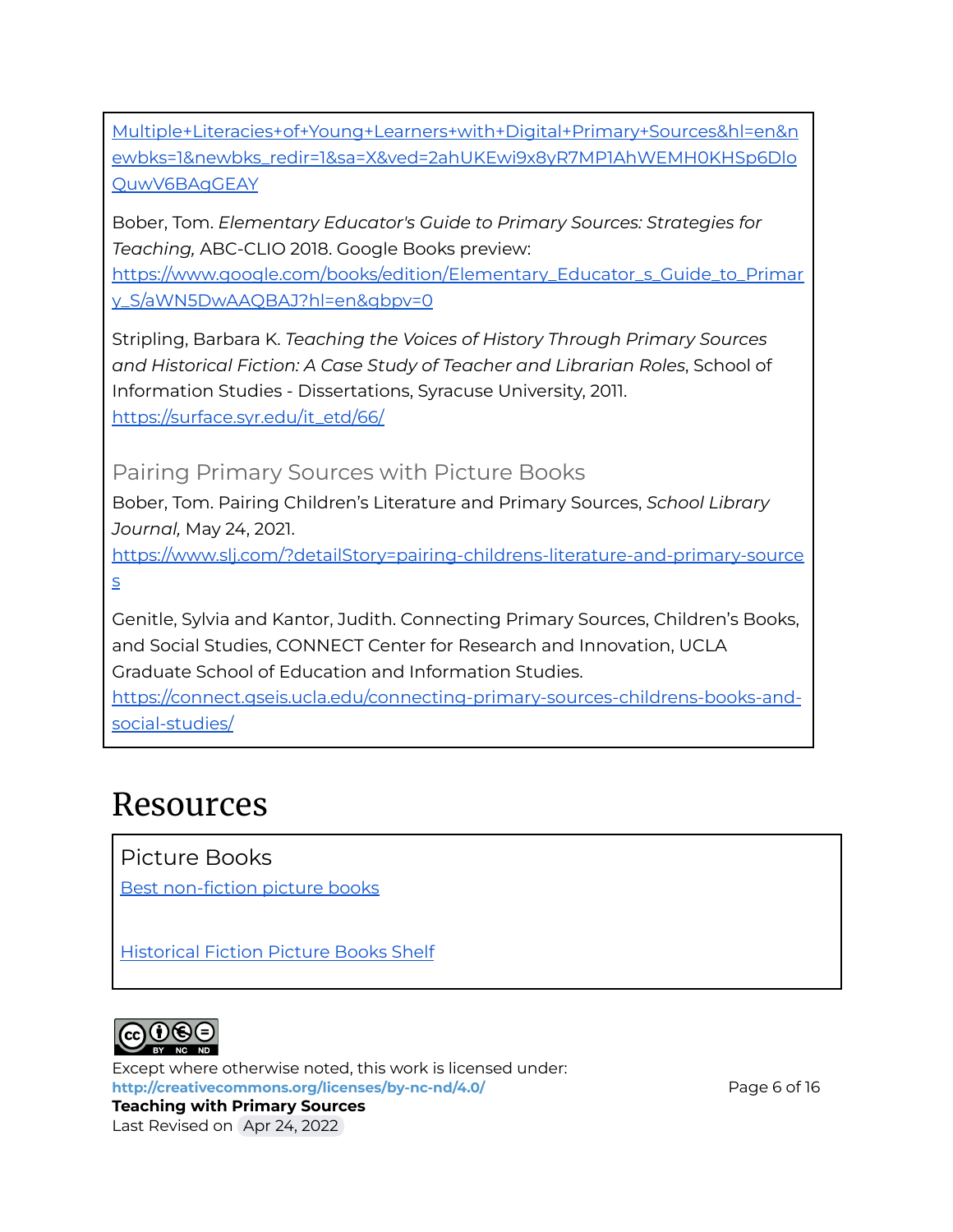NCTE Orbis Pictus Award [Outstanding](https://ncte.org/wp-content/uploads/2022/01/OP_Winners_2015-Present.pdf) Nonfiction for Children 2015 to Present

Picture Book [Biography](https://www.goodreads.com/shelf/show/picture-book-biography) Books

#### Primary Sources

Free to Use and Reuse Sets | Library of [Congress](https://www.loc.gov/free-to-use/)

Library of [Congress](https://www.loc.gov/programs/teachers/classroom-materials/primary-source-sets) Primary Source Sets

Primary Source [Analysis](https://www.loc.gov/static/programs/teachers/getting-started-with-primary-sources/documents/Primary_Source_Analysis_Tool_LOC.pdf) Tool

Selecting Primary Sources: Criteria for [Classroom](https://primarysourcenexus.org/2012/04/selecting-primary-sources-criteria-to-consider/) Use

Special [Collections](https://americanarchive.org/special_collections)

[Theme-based](https://primarysourcenexus.org/primary-source-collections/themed-based-resources/) Resources - Citizen U Primary Source Nexus

Topics Arranged by Subject from Topics in Chronicling America [\(Newspaper](https://www.loc.gov/rr/news/topics/topicsSubject.html) and Current Periodical Reading Room, Serial and [Government](https://www.loc.gov/rr/news/topics/topicsSubject.html) Publications Division, Library of [Congress\)](https://www.loc.gov/rr/news/topics/topicsSubject.html)

#### Pairing Primary Sources with Picture Books

Pairing [Primary](https://www.loc.gov/item/webcast-9269/) Sources & Picture Books and webinar recording Pairing Primary Sources and Picture Books | Library of [Congress](https://www.loc.gov/item/webcast-9269/)

Picture Books & Primary Sources Blog Posts, *[KnowledgeQuest](https://knowledgequest.aasl.org/author/tbober/)*

**□** Teaching [Strategies](https://docs.google.com/presentation/d/1BG4jJe-Qg8-VyqxT4tABiIBeoJ5w24YyKG5yk8gKUOE/edit#slide=id.p2) to Blend Primary Sources w Picture Books

Why Pair Picture Books and Primary Sources in Student [Research,](https://podcasts.apple.com/us/podcast/s1e12-why-pair-picture-books-and-primary-sources-in/id1530140365?i=1000515953602) Primary Source [Podcast,](https://podcasts.apple.com/us/podcast/s1e12-why-pair-picture-books-and-primary-sources-in/id1530140365?i=1000515953602) Season 1, Episode 12, April 6, 2021.



Except where otherwise noted, this work is licensed under: **<http://creativecommons.org/licenses/by-nc-nd/4.0/>** Page 7 of 16 **Teaching with Primary Sources**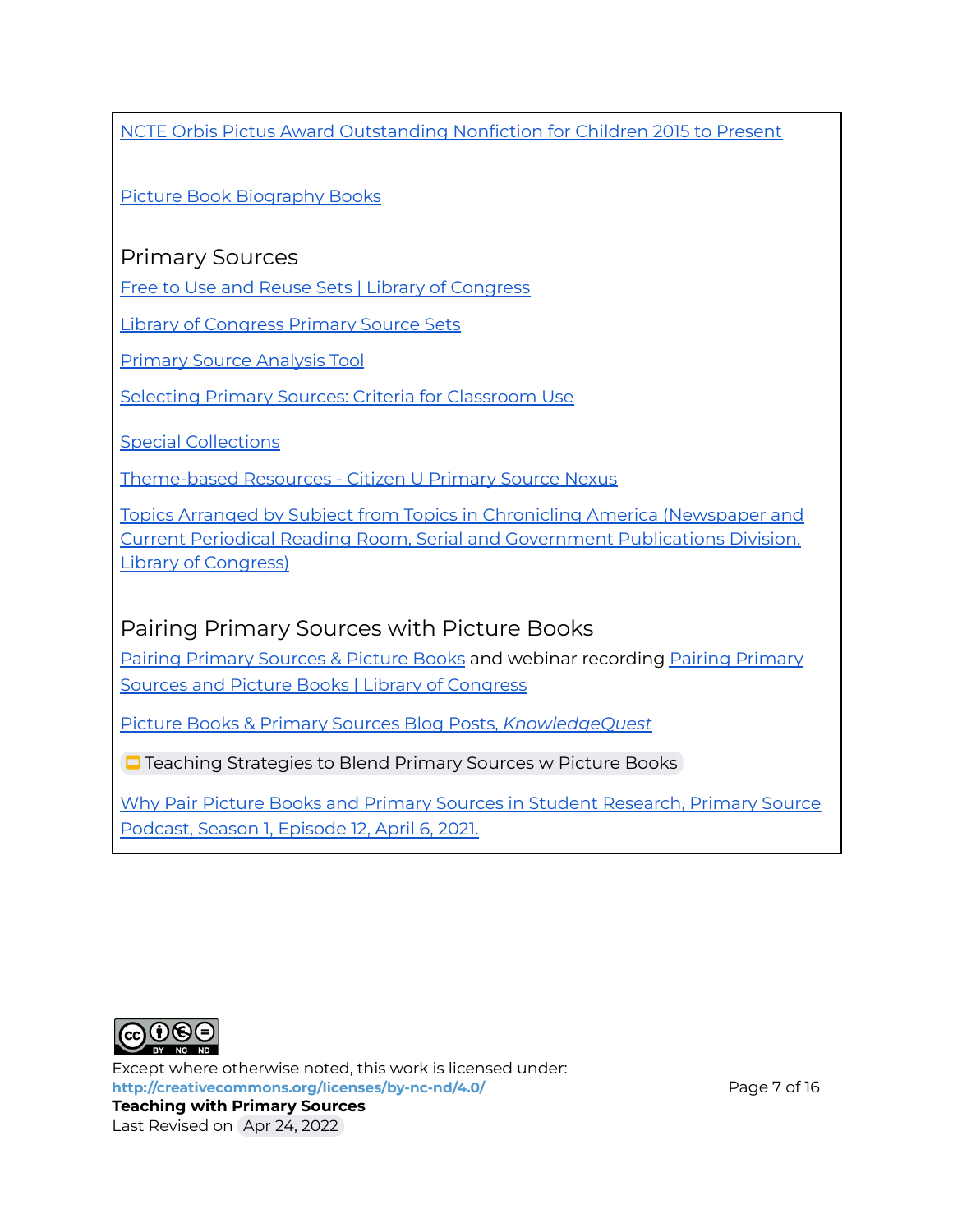## Submission Guidelines & Evaluation Criteria

*To earn this micro-credential, you must receive a passing score in Parts 1 and 3, and receive proficiency for all components in Part 2.*

#### Part 1. Overview

#### (300-600 words)

*Please copy and paste the following contextual prompts and questions into a document and respond to them without including any identifying information.*

- 1. Describe your school's approach to using primary sources in student learning. Include descriptions of the following in your response:
	- students' understandings of what makes an item a primary source
	- how students typically interact with primary sources
	- how other learning connects with interactions with primary sources
- 2. Explain how historical literature, specifically historical picture books, are used to support student learning. If they are not used, reflect on your perception of and experience with historical picture books. Then discuss how changes in the use of these resources could positively impact student learning.
- 3. Think about the grades, subjects, and overarching units that you teach. Identify content areas where pairing primary sources with a historical picture book may have a positive impact on student learning. Then respond to the following questions:
	- What would be the focus of the book?
	- What type(s) of primary sources may be engaging to students?
- 4. Reflect on your familiarity with the online primary source repositories listed below, then answer the questions that follow.

Library of Congress Digital [Collections](https://www.loc.gov/collections/)



Except where otherwise noted, this work is licensed under: **<http://creativecommons.org/licenses/by-nc-nd/4.0/>** Page 8 of 16 **Teaching with Primary Sources**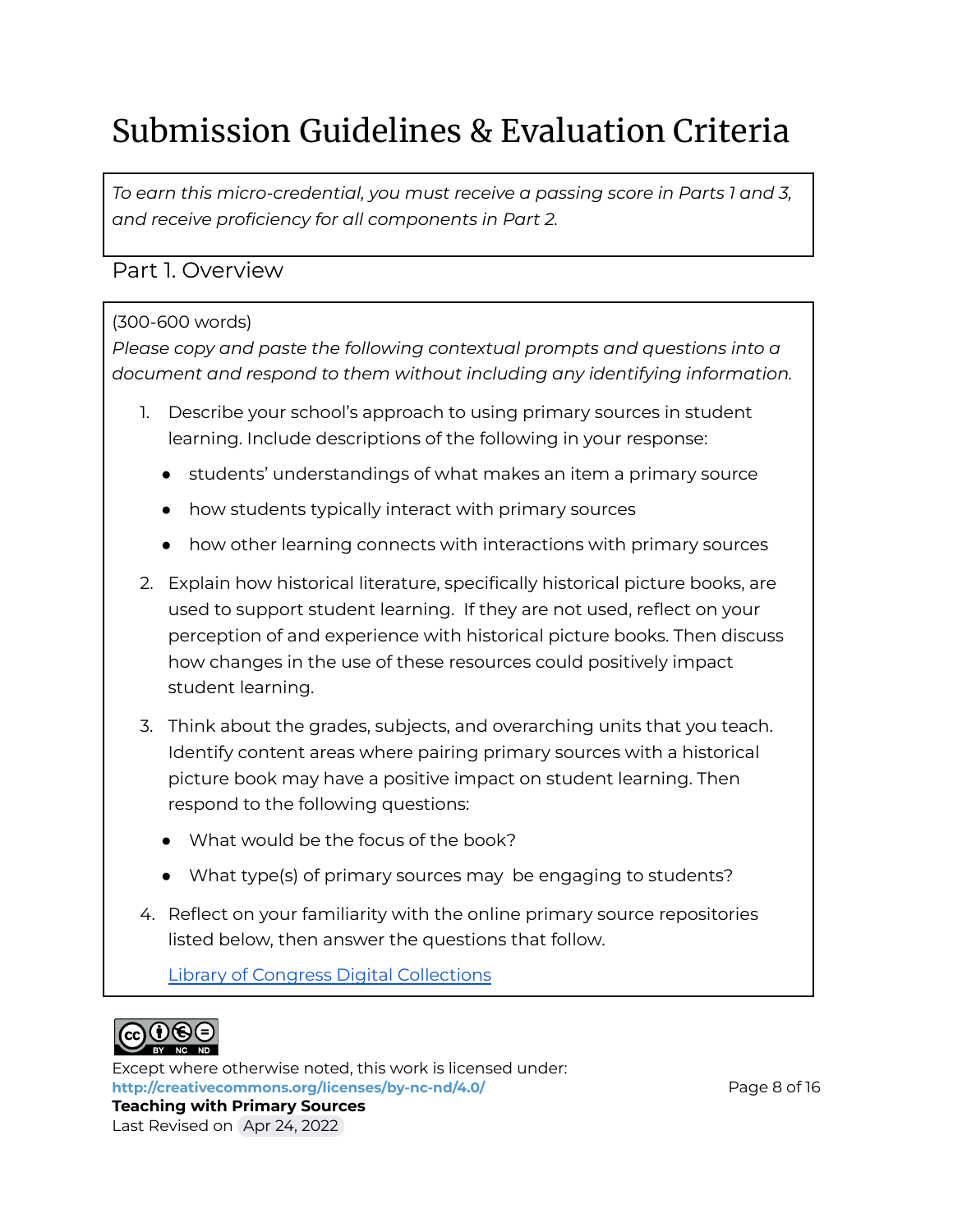[Chronicling](https://chroniclingamerica.loc.gov/) America Historic Newspaper pages American Archive of Public [Broadcasting](https://americanarchive.org/)

- What do you know about the online repositories above? If you are unfamiliar with one or more, what does a short exploration of each reveal?
- What human resources can support you in exploring these repositories?

**Passing:** Responses provide reasonable and accurate information that address the use of primary sources and inquiry learning. Responses should also include challenges to tackle, and areas of instruction that could be enhanced through inquiry-based learning with primary sources. All questions are addressed fully.

#### Part 2. Artifacts

To earn this micro-credential, please submit the following four **artifacts** as evidence of your competency in this area. *Please do not include any identifying information for you or your students.*

**Artifact 1: Selecting the Historical Picture Book & the Primary Sources** Select a historical picture book to pair with primary sources. Provide a summary of the book that includes the time period, scenes, and characters as well as any items that may lead to related primary sources.

Curate a set of 3-6 primary sources connected to elements of the picture book. Provide links to the digitized primary sources. For each source, provide a one-sentence description of the item and a one-sentence description of how and where the item connects to the story in the picture book.

(See rubric for specific requirements.)

Upload your completed lesson planning document.

#### **Artifact 2: Pairing Primary Sources with a Historical Picture Book Lesson Plan**



Except where otherwise noted, this work is licensed under: **<http://creativecommons.org/licenses/by-nc-nd/4.0/>** Page 9 of 16 **Teaching with Primary Sources**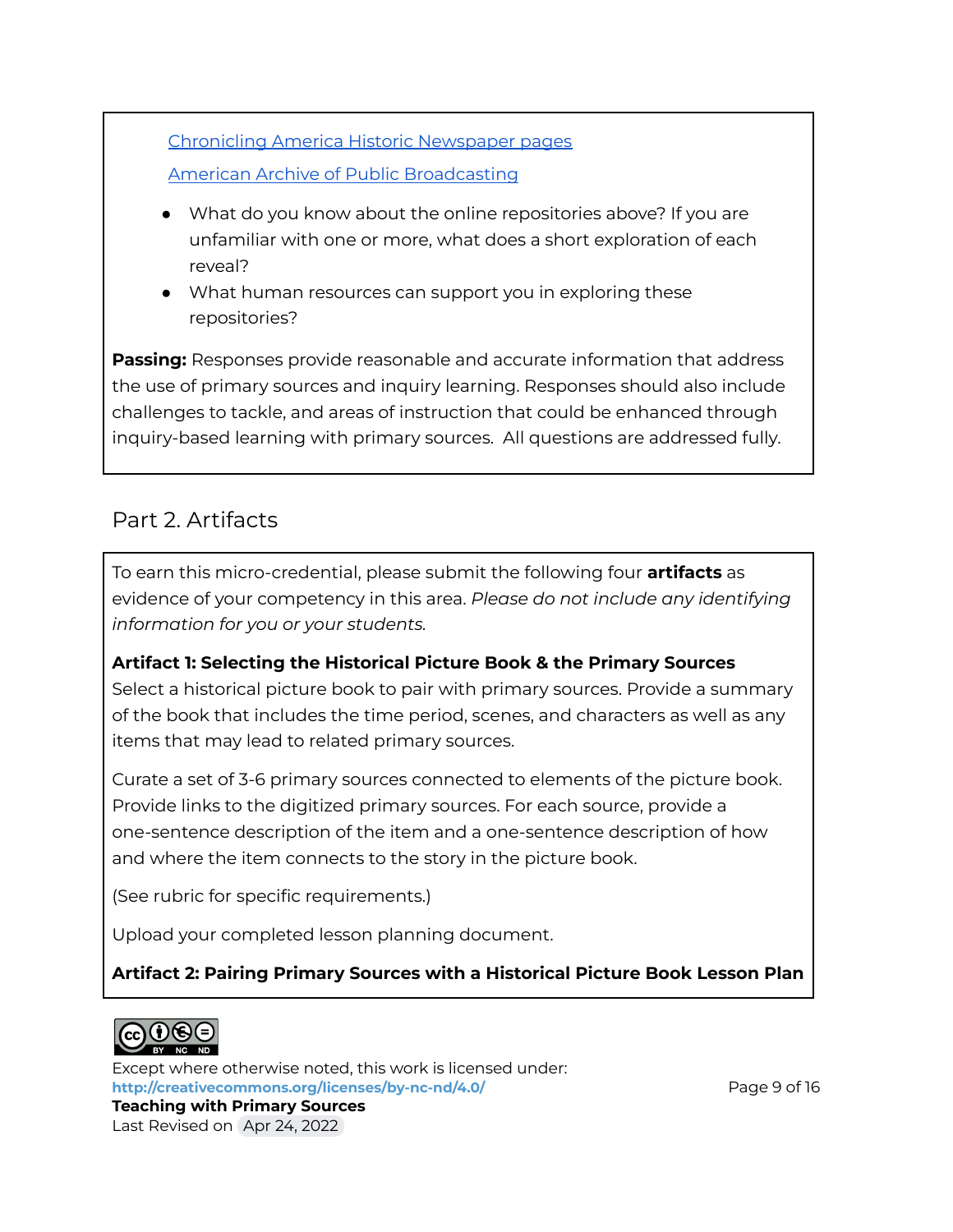Create a lesson focused on student interaction with and learning from the selected historical picture book and curated primary source set. The lesson plan must include:

- Evidence that both the picture book and primary sources are essential to student learning objectives
- An analysis method to guide students' interactions with the selected primary sources
- Pacing to show how the interplay between the primary sources and the picture book provides a unique learning experience compared to only using either a set of primary sources or only a picture book
- Collaborative opportunities for students to share their thinking
- Formative assessment to determine students' understanding of the topic at a point within the lesson

(See rubric for specific requirements.)

Upload your Pairing Primary Sources with a Historical Picture Book Lesson Plan.

#### **Artifact 3: Pairing Primary Sources with a Historical Picture Book Lesson Evidence**

#### **Option 1**

Implement your lesson plan with your students and submit 4-6 examples of student work from one or more stages of the lesson. To be most effective for reflection, student work should show evidence of interactions with both the selected historical picture book and at least one primary source.

#### **Option 2**

If you aren't able to implement the lesson with students, enlist two colleagues to help by completing a peer review of your lesson plan. Provide each colleague with a copy of both your lesson plan and the Peer Review: [Primary](https://docs.google.com/document/d/14OwcIzGB2wy54tRAEnX9BaB61YQwfZCbz4CS-p9vSeo/view) Sources with a [template.](https://docs.google.com/document/d/14OwcIzGB2wy54tRAEnX9BaB61YQwfZCbz4CS-p9vSeo/view) Be sure to point out any specific areas where you'd like them to provide targeted feedback.

(See rubric for specific requirements.)



Except where otherwise noted, this work is licensed under: <http://creativecommons.org/licenses/by-nc-nd/4.0/> **Page 10 of 16 Teaching with Primary Sources**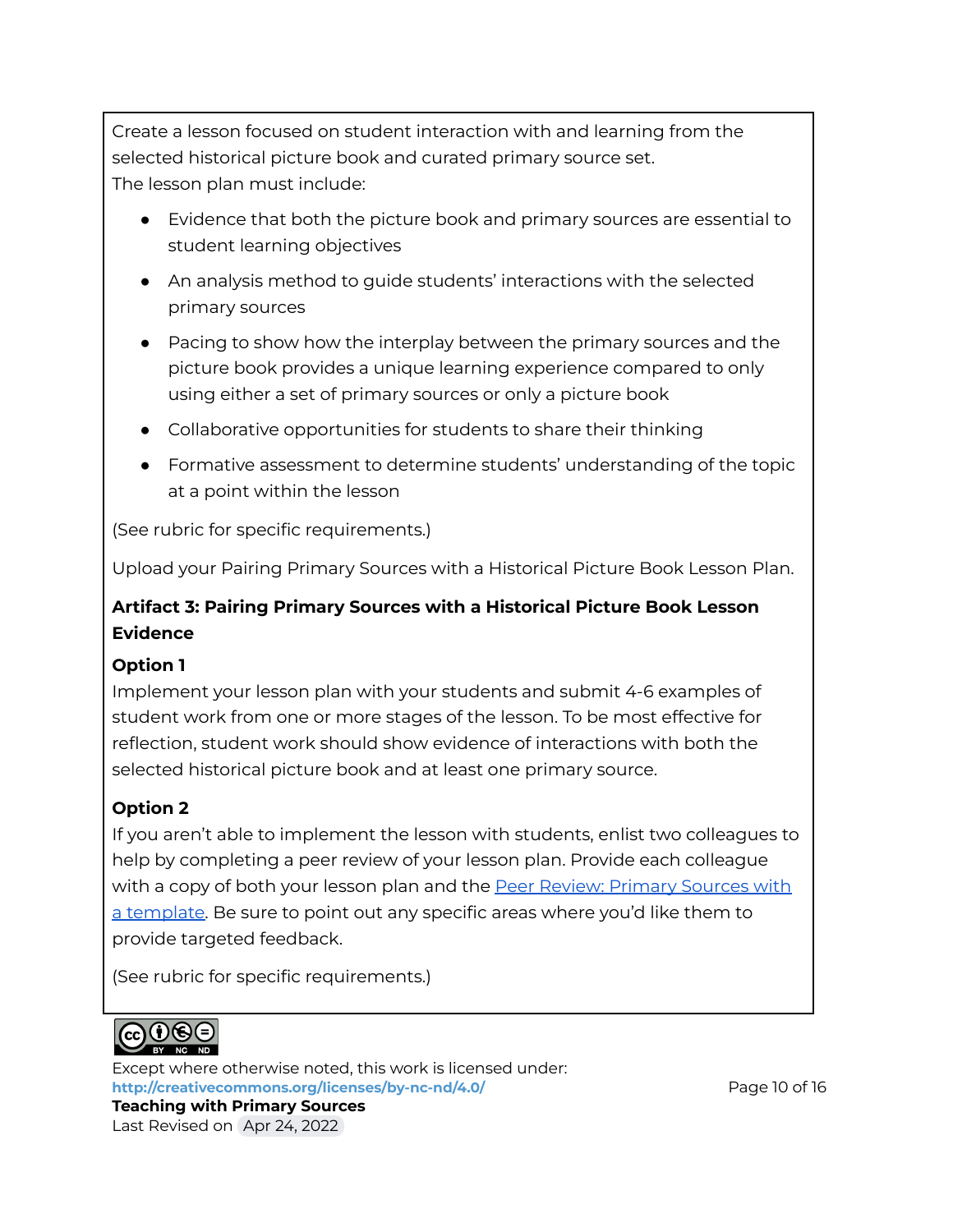Combine each piece of evidence into one document for uploading.

*NOTE: To submit handwritten student work or completed peer reviews, use your cell phone (if possible) to take photos of each piece of evidence and insert the files into a single document.*

#### **Artifact 4: Pairing Primary Sources with a Historical Picture Book Lesson Analysis**

After reviewing student work or the peer reviews, download or make a copy of the Lesson Analysis: Pairing Primary Sources with a [Historical](https://docs.google.com/document/d/1WJvyjql1LnmFJG357yvhLXkR8WtQ8qbCJCZNj5vNs3Q/edit?usp=sharing) Picture Book [template](https://docs.google.com/document/d/1WJvyjql1LnmFJG357yvhLXkR8WtQ8qbCJCZNj5vNs3Q/edit?usp=sharing). Use it to discuss what the process was like for you to teach or receive feedback and how you'll modify your lesson plan as a result.

(See rubric for specific requirements.)

Upload your completed lesson analysis.

| Part 2. Rubric |  |
|----------------|--|
|                |  |

|                                                                                                                                        | <b>Proficient</b>                                                                                                                                                                                                                                   | <b>Basic</b>                                                                                                                                                                                                                                                              | <b>Developing</b>                                                                                                                                                                                                                                                            |
|----------------------------------------------------------------------------------------------------------------------------------------|-----------------------------------------------------------------------------------------------------------------------------------------------------------------------------------------------------------------------------------------------------|---------------------------------------------------------------------------------------------------------------------------------------------------------------------------------------------------------------------------------------------------------------------------|------------------------------------------------------------------------------------------------------------------------------------------------------------------------------------------------------------------------------------------------------------------------------|
| <b>Artifact 1:</b><br><b>Selecting</b><br>the<br><b>Historical</b><br><b>Picture Book</b><br>& the<br><b>Primary</b><br><b>Sources</b> | Historical picture<br>book summary<br>(100-200 words)<br>contains all of the<br>following:<br>book title<br>book author(s)<br>$\bullet$<br>the time period,<br>scenes, and<br>characters<br>Primary source set<br>contains all of the<br>following: | <b>Historical picture</b><br>book summary<br>(100-200 words)<br>contains most of<br>the following:<br>book title<br>book author (s)<br>$\bullet$<br>the time period,<br>$\bullet$<br>scenes, and<br>characters<br>Primary source set<br>contains all of the<br>following: | Historical picture<br>book summary is<br>less than 100 words<br>and contains some<br>of the following:<br>book title<br>book author(s)<br>$\bullet$<br>the time period,<br>$\bullet$<br>scenes, and<br>characters<br>Primary source set<br>contains all of the<br>following: |



Except where otherwise noted, this work is licensed under: <http://creativecommons.org/licenses/by-nc-nd/4.0/><br>
Page 11 of 16

**Teaching with Primary Sources** Last Revised on Apr 24, 2022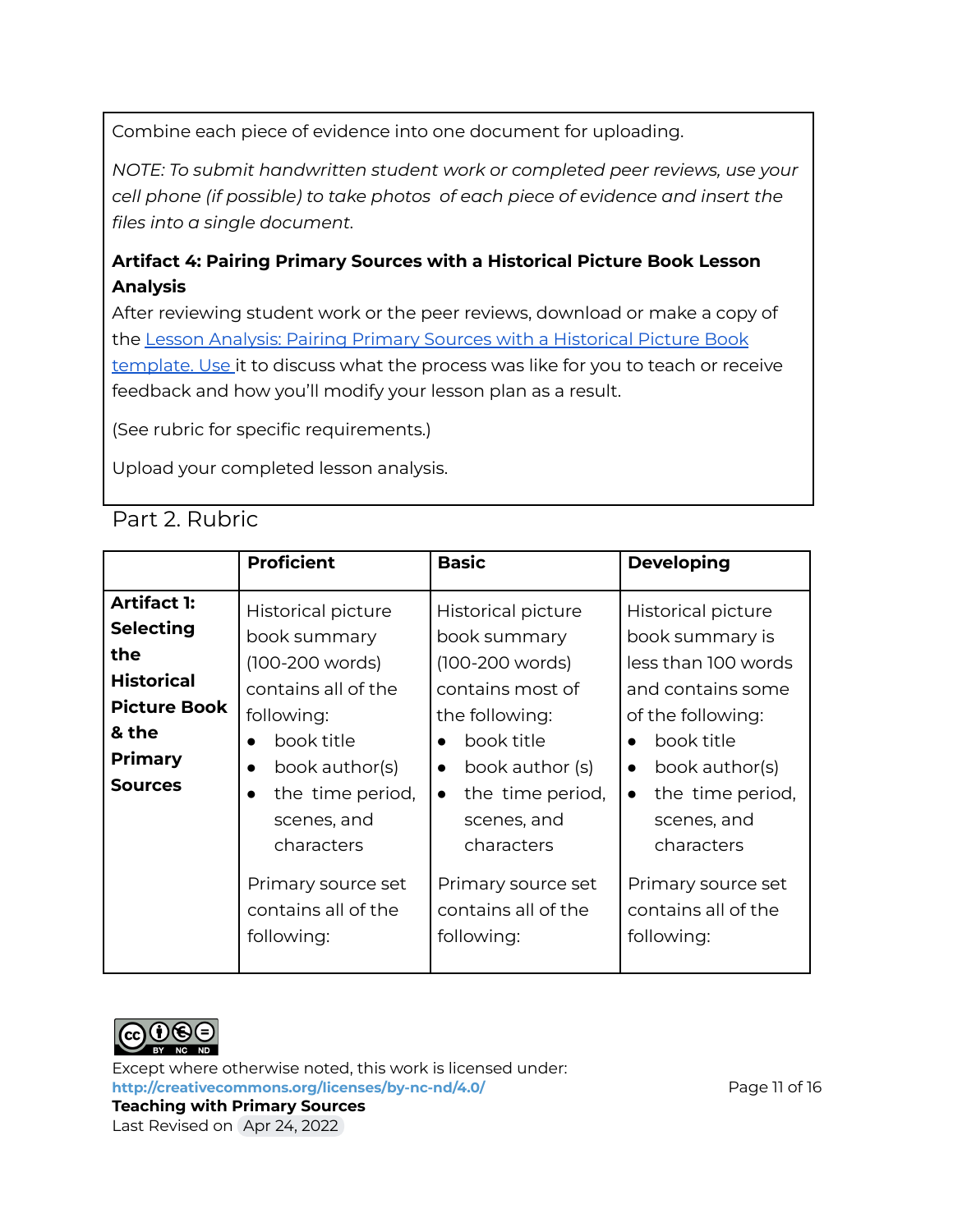|                                                                                                                                     | 3-6 primary<br>sources<br>one-sentence<br>description of<br>each source<br>a one-sentence<br>description of<br>how and where<br>each connects to<br>the story in the<br>picture book                                                                                                                                                                 | 3-6 primary<br>$\bullet$<br>sources<br>a one-sentence<br>description of<br>each source<br>a one-sentence<br>description of<br>how and where<br>each connects to<br>the story in the<br>picture book                                                                                       | 3-6 primary<br>$\bullet$<br>sources<br>a one-sentence<br>$\bullet$<br>description of<br>each source<br>a one-sentence<br>description of<br>how and where<br>each connects to<br>the story in the<br>picture book                                                         |
|-------------------------------------------------------------------------------------------------------------------------------------|------------------------------------------------------------------------------------------------------------------------------------------------------------------------------------------------------------------------------------------------------------------------------------------------------------------------------------------------------|-------------------------------------------------------------------------------------------------------------------------------------------------------------------------------------------------------------------------------------------------------------------------------------------|--------------------------------------------------------------------------------------------------------------------------------------------------------------------------------------------------------------------------------------------------------------------------|
| <b>Artifact 2:</b><br><b>Pairing</b><br><b>Primary</b><br>Sources with<br>a Historical<br><b>Picture Book</b><br><b>Lesson Plan</b> | Lesson plan<br>contains all of the<br>following:<br>evidence that<br>both the picture<br>book and<br>primary sources<br>are essential to<br>student learning<br>objectives<br>analysis method<br>to guide<br>students'<br>interactions with<br>the selected<br>primary sources<br>pacing to show<br>$\bullet$<br>how the<br>interplay<br>between the | Lesson plan<br>contains most, but<br>not all, of the<br>following:<br>evidence that<br>both the<br>picture book<br>and primary<br>sources are<br>essential to<br>student<br>learning<br>objectives<br>analysis<br>method to<br>guide<br>students'<br>interactions<br>with the<br>selected | Lesson plan<br>contains some of<br>the following:<br>evidence that<br>both the<br>picture book<br>and primary<br>sources are<br>essential to<br>student<br>learning<br>objectives<br>analysis<br>method to<br>guide<br>students'<br>interactions<br>with the<br>selected |



Except where otherwise noted, this work is licensed under: <http://creativecommons.org/licenses/by-nc-nd/4.0/><br>
Page 12 of 16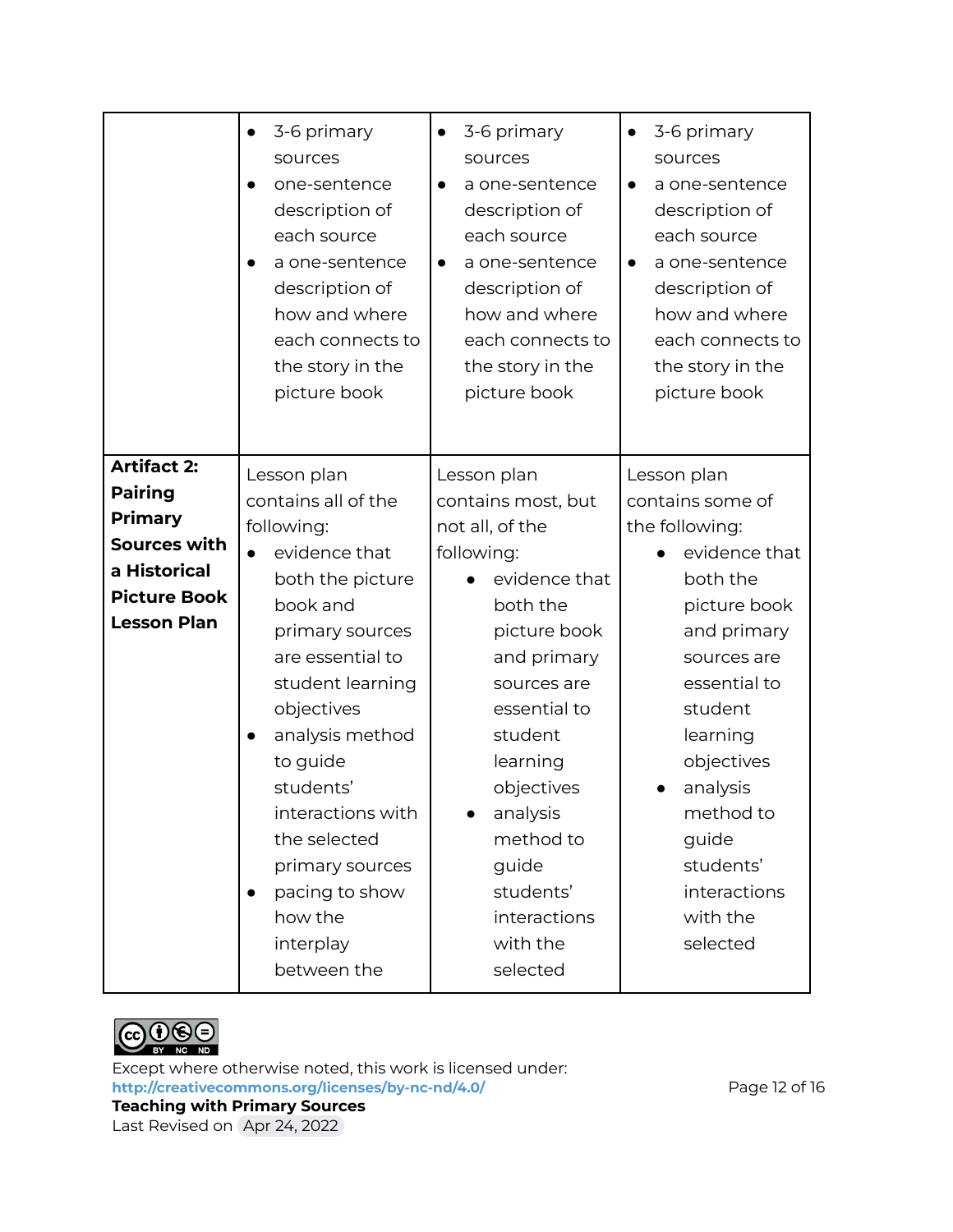| primary sources            | primary         | primary         |
|----------------------------|-----------------|-----------------|
| and the picture            | sources         | sources         |
| book provides a            | pacing to       | pacing to       |
| unique learning            | show how        | show how        |
| experience                 | the interplay   | the interplay   |
| compared to                | between the     | between the     |
| only using either          | primary         | primary         |
| a set of primary           | sources and     | sources and     |
| sources or only a          | the picture     | the picture     |
| picture book               | book            | book            |
| collaborative<br>$\bullet$ | provides a      | provides a      |
| opportunities for          | unique          | unique          |
| students to                | learning        | learning        |
| share their                | experience      | experience      |
| thinking                   | compared to     | compared to     |
| a formative<br>$\bullet$   | only using      | only using      |
| assessment to              | either a set of | either a set of |
| determine                  | primary         | primary         |
| students'                  | sources or      | sources or      |
| understanding              | only a picture  | only a picture  |
| of the topic at a          | book            | book            |
| point within the           | collaborative   | collaborative   |
| lesson                     | opportunities   | opportunities   |
|                            | for students    | for students    |
|                            | to share their  | to share their  |
|                            | thinking        | thinking        |
|                            | a formative     | a formative     |
|                            | assessment      | assessment      |
|                            | to determine    | to determine    |
|                            | students'       | students'       |
|                            | understandin    | understandin    |
|                            | g of the topic  | g of the topic  |
|                            | at a point      | at a point      |
|                            |                 |                 |



Except where otherwise noted, this work is licensed under: <http://creativecommons.org/licenses/by-nc-nd/4.0/><br>
Page 13 of 16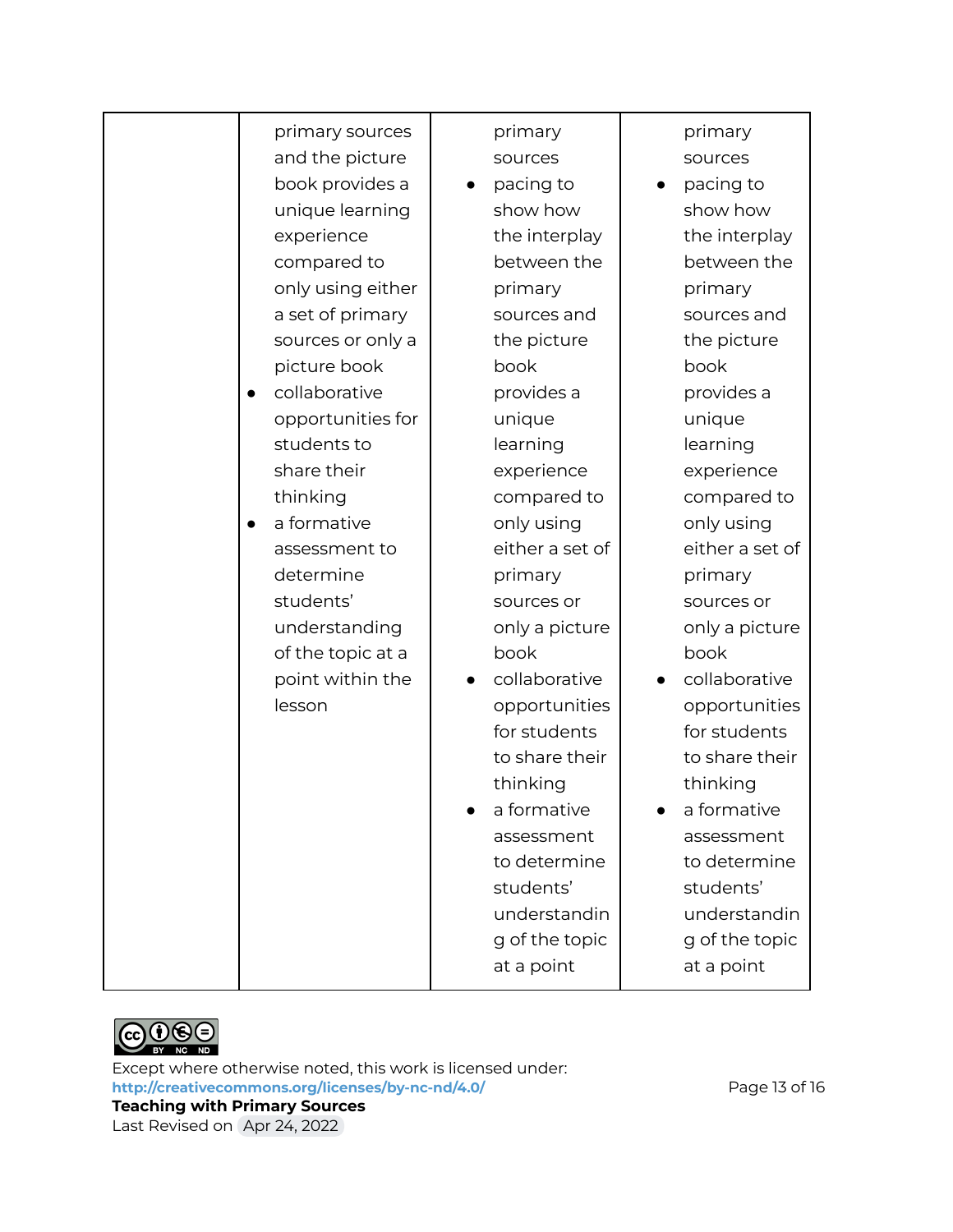|                                                                                                                                                   |                                                                                                                                                                                                                                                                                                                                         | within the<br>lesson                                                                                                                                                                                                                                                                                                                   | within the<br>lesson                                                                                                                                                                                                                                                                                                                               |
|---------------------------------------------------------------------------------------------------------------------------------------------------|-----------------------------------------------------------------------------------------------------------------------------------------------------------------------------------------------------------------------------------------------------------------------------------------------------------------------------------------|----------------------------------------------------------------------------------------------------------------------------------------------------------------------------------------------------------------------------------------------------------------------------------------------------------------------------------------|----------------------------------------------------------------------------------------------------------------------------------------------------------------------------------------------------------------------------------------------------------------------------------------------------------------------------------------------------|
| <b>Artifact 3:</b><br><b>Pairing</b><br><b>Primary</b><br><b>Sources with</b><br>a Historical<br><b>Picture Book</b><br>Lesson<br><b>Evidence</b> | Lesson evidence<br>contains the<br>following:<br>Option 1: 4-6<br>examples of<br>student work<br>from one or<br>more stages<br>of the lesson<br>that show<br>evidence of<br>interactions<br>with both the<br>selected<br>historical<br>picture book<br>and at least<br>one primary<br>source<br>Option 2:2<br>completed<br>peer reviews | Lesson evidence<br>contains the<br>following:<br>Option 1: 3-4<br>examples of<br>student work<br>from one or<br>more stages<br>of the lesson<br>that show<br>evidence of<br>interactions<br>with both the<br>selected<br>historical<br>picture book<br>and at least<br>one primary<br>source<br>Option 2:1<br>completed<br>peer review | Lesson evidence<br>contains the<br>following:<br>Option 1:1-2<br>examples of<br>student work<br>from one or<br>more stages<br>of the lesson<br>that show<br>evidence of<br>interactions<br>with both the<br>selected<br>historical<br>picture book<br>and at least<br>one primary<br>source<br>Option 2:1<br>partially<br>completed<br>peer review |



Except where otherwise noted, this work is licensed under: <http://creativecommons.org/licenses/by-nc-nd/4.0/><br>
Page 14 of 16 **Teaching with Primary Sources**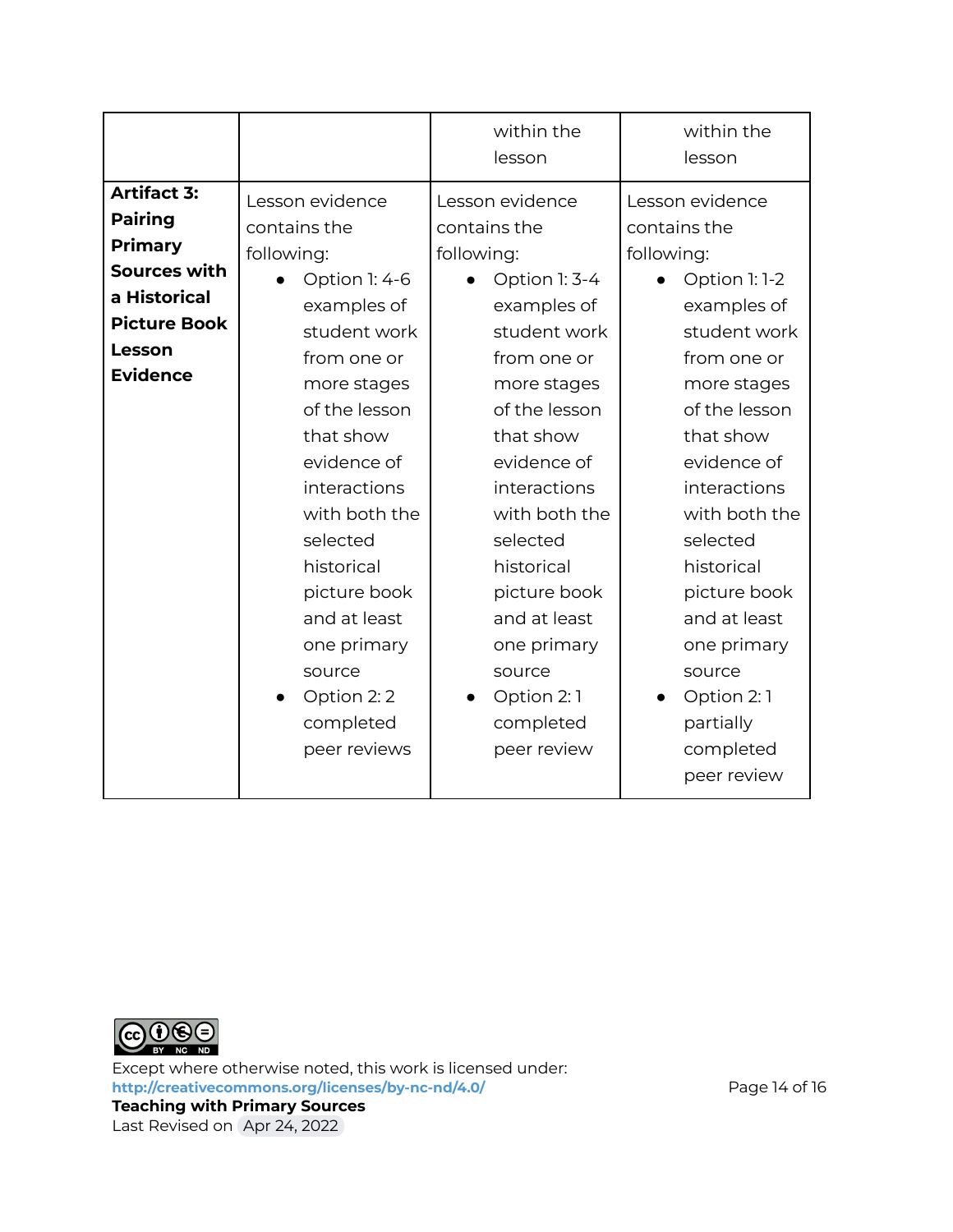| <b>Artifact 4:</b>  | Lesson analysis   | Lesson analysis     | Lesson analysis   |
|---------------------|-------------------|---------------------|-------------------|
| <b>Pairing</b>      | contains examples | contains examples   | contains examples |
| <b>Primary</b>      | of all of the     | of most of the      | of some of the    |
| Sources with        | following:        | following:          | following:        |
| a Historical        | function and      | function and        | function and      |
| <b>Picture Book</b> | impact of         | impact of           | impact of         |
| Lesson              | selected primary  | selected primary    | selected primary  |
| <b>Analysis</b>     | sources           | sources             | sources           |
|                     | interplay of      | interplay of<br>lo  | interplay of      |
|                     | student work      | student work        | student work      |
|                     | with historical   | with historical     | with historical   |
|                     | picture book and  | picture book and    | picture book and  |
|                     | with the primary  | with the primary    | with the primary  |
|                     | sources           | sources             | sources           |
|                     | • key takeaways   | key takeaways<br>lo | key takeaways     |
|                     | from student      | from student        | from student      |
|                     | work or peer      | work or peer        | work or peer      |
|                     | feedback          | feedback            | feedback          |
|                     | changes or        | changes or<br>lo    | changes or        |
|                     | adjustments for   | adjustments for     | adjustments for   |
|                     | the future        | the future          | the future        |
|                     |                   |                     |                   |

#### Part 3. Reflection

#### (300-600 words)

Use the word count as a guide to write a personal reflection about your work on this micro-credential. For tips on writing a good reflection review the following resource:

How Do I Write a Good Personal [Reflection?](https://isthismystory.com/learning/how-do-i-write-a-good-personal-reflection/)



Except where otherwise noted, this work is licensed under: <http://creativecommons.org/licenses/by-nc-nd/4.0/><br>
Page 15 of 16 **Teaching with Primary Sources**